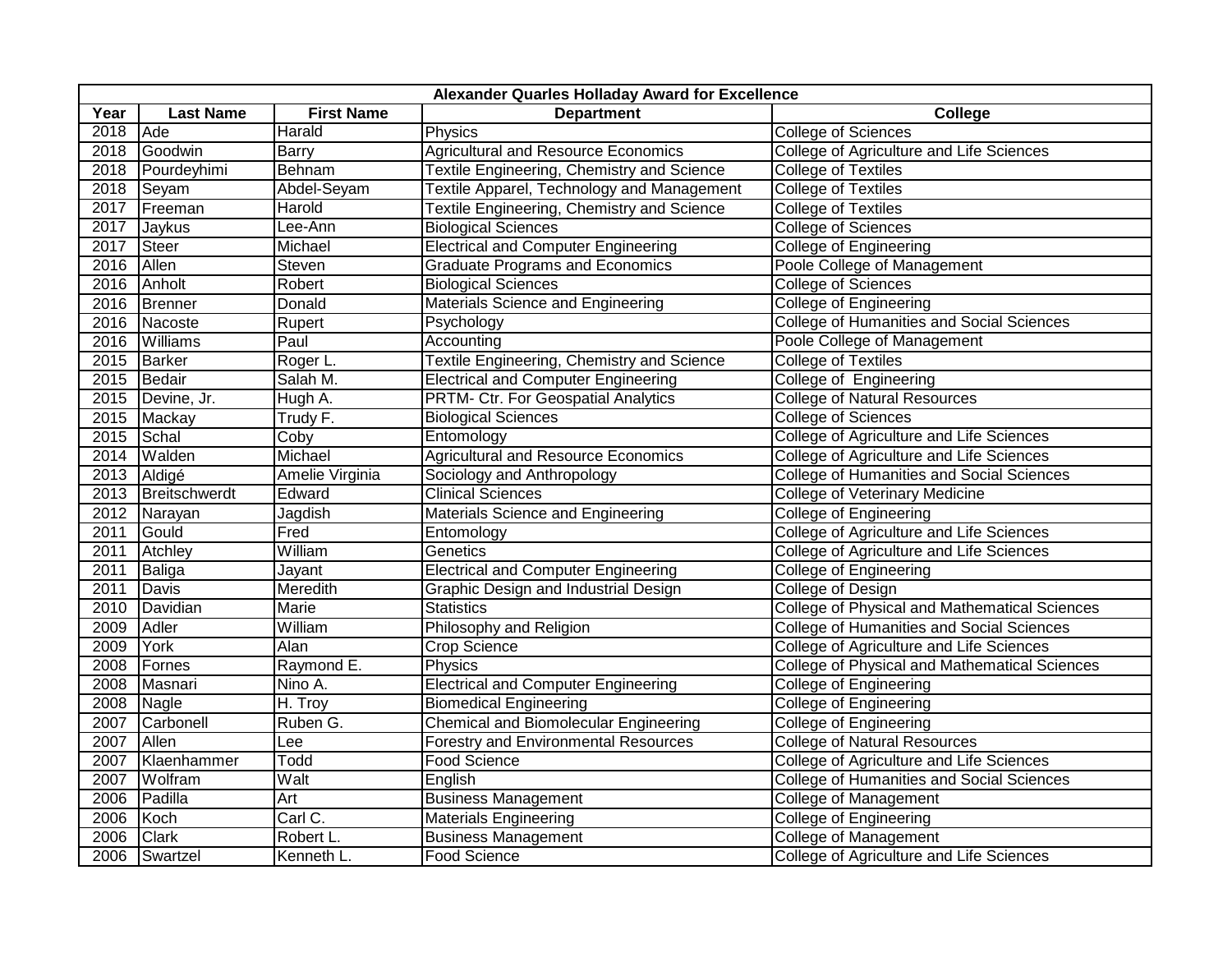| Alexander Quarles Holladay Award for Excellence |                  |                         |                                                   |                                                      |  |  |
|-------------------------------------------------|------------------|-------------------------|---------------------------------------------------|------------------------------------------------------|--|--|
| Year                                            | <b>Last Name</b> | <b>First Name</b>       | <b>Department</b>                                 | College                                              |  |  |
| 2005                                            | Abrams           | C. Frank                | <b>Biomedical Engineering</b>                     | <b>College of Engineering</b>                        |  |  |
| 2005                                            | Berenson         | Sarah B.                | <b>Mathematics Education</b>                      | College of Education                                 |  |  |
| 2005                                            | DeJarnette       | Fred R.                 | <b>Mechanical and Aerospace Engineering</b>       | <b>College of Engineering</b>                        |  |  |
| 2005                                            | Hodgson          | Thom J.                 | <b>Industrial Engineering</b>                     | <b>College of Engineering</b>                        |  |  |
| 2005                                            | Weir             | Bruce S.                | <b>Statistics</b>                                 | <b>College of Physical and Mathematical Sciences</b> |  |  |
| 2004                                            | Adler            | Kenneth B.              | <b>Molecular Biomedical Sciences</b>              | College of Veterinary Medicine                       |  |  |
| 2004                                            | Foote            | Vincent M.              | <b>Industrial Design</b>                          | College of Design                                    |  |  |
| 2004                                            | Hassan           | Hassan A.               | Mechanical and Aerospace Engineering              | <b>College of Engineering</b>                        |  |  |
| 2004                                            | MacKethan        | Lucinda H.              | English                                           | College of Humanities and Social Sciences            |  |  |
| 2004                                            | Zobel            | Bruce J.                | Forestry                                          | <b>College of Natural Resources</b>                  |  |  |
| 2003                                            | Eisen            | Eugene J.               | <b>Animal Science</b>                             | College of Agriculture and Life Sciences             |  |  |
| 2003                                            | Goodman          | Major M.                | Crop Sciene                                       | College of Agriculture and Life Sciences             |  |  |
| 2003                                            | Hauser           | John R.                 | <b>Electrical and Computer Engineering</b>        | <b>College of Engineering</b>                        |  |  |
| 2003                                            | Wall             | John N.                 | English                                           | <b>College of Humanities and Social Sciences</b>     |  |  |
| 2003                                            | Wilson           | Jack W.                 | <b>Business Management</b>                        | College of Management                                |  |  |
| 2002                                            | Cowling          | $E$ llis B.             | <b>Natural Resources</b>                          | <b>College of Natural Resources</b>                  |  |  |
| 2002                                            | Davis            | Robert F.               | Mechanical and Aerospace Engineering              | <b>College of Engineering</b>                        |  |  |
| 2002                                            | Riddle           | John M.                 | <b>History</b>                                    | <b>College of Humanities and Social Sciences</b>     |  |  |
| 2002                                            | Vandenbergh      | John G.                 | Zoology                                           | College of Agriculture and Life Sciences             |  |  |
| 2002                                            | Wahl             | George H.               | Chemistry                                         | College of Physical and Mathematical Sciences        |  |  |
| 2000                                            | Bailey           | John A.                 | Mechanical and Aerospace Engineering              | College of Engineering                               |  |  |
| 2000                                            | Elmaghraby       | Salah E.                | <b>Industrial Engineering</b>                     | <b>College of Engineering</b>                        |  |  |
| 2000                                            | Gilbert          | Richard D.              | <b>Textile Engineering, Chemistry and Science</b> | <b>College of Textiles</b>                           |  |  |
| 2000                                            | Regan            | Tom                     | Philosophy and Religion                           | <b>College of Humanities and Social Sciences</b>     |  |  |
| 2000                                            | Reynolds         | Michael S.              | English                                           | <b>College of Humanities and Social Sciences</b>     |  |  |
| 1999                                            | <b>Clark</b>     | James W.                | English                                           | College of Humanities and Social Sciences            |  |  |
| 1999                                            | Felder           | Richard M.              | <b>Chemical Engineering</b>                       | College of Engineering                               |  |  |
| 1999                                            | Swaisgood        | Harold E.               | Biochemistry                                      | College of Agriculture and Life Sciences             |  |  |
| 1999                                            | Zorowski         | Carl F.                 | Mechanical and Aerospace Engineering              | <b>College of Engineering</b>                        |  |  |
| 1998                                            | Cooper           | Arthur W.               | Forestry                                          | <b>College of Forest Resources</b>                   |  |  |
| 1998                                            | Haase            | David G.                | Physics                                           | College of Physical and Mathematical Sciences        |  |  |
| 1998                                            | Littlejohn       | Michael A.              | <b>Electrical Engineering</b>                     | <b>College of Engineering</b>                        |  |  |
| 1998                                            | Sanoff           | Henry                   | Architecture                                      | School of Design                                     |  |  |
| 1997                                            | <b>Hester</b>    | $\overline{M}$ . Thomas | English                                           | <b>College of Humanities and Social Sciences</b>     |  |  |
| 1997                                            | Hodgson          | Ernest                  | Toxicology                                        | College of Agriculture and Life Sciences             |  |  |
| 1997                                            | Newman           | Slater E.               | Psychology                                        | College of Education and Psychology                  |  |  |
| 1997                                            | Raulston         | J.C.                    | <b>Horticultural Science</b>                      | College of Agriculture and Life Sciences             |  |  |
| 1996                                            | Elkan            | Gerald H.               | Microbiology                                      | College of Agriculture and Life Sciences             |  |  |
| 1996                                            | <b>Hart</b>      | Franklin D.             | <b>Mechanical Engineering</b>                     | <b>College of Engineering</b>                        |  |  |